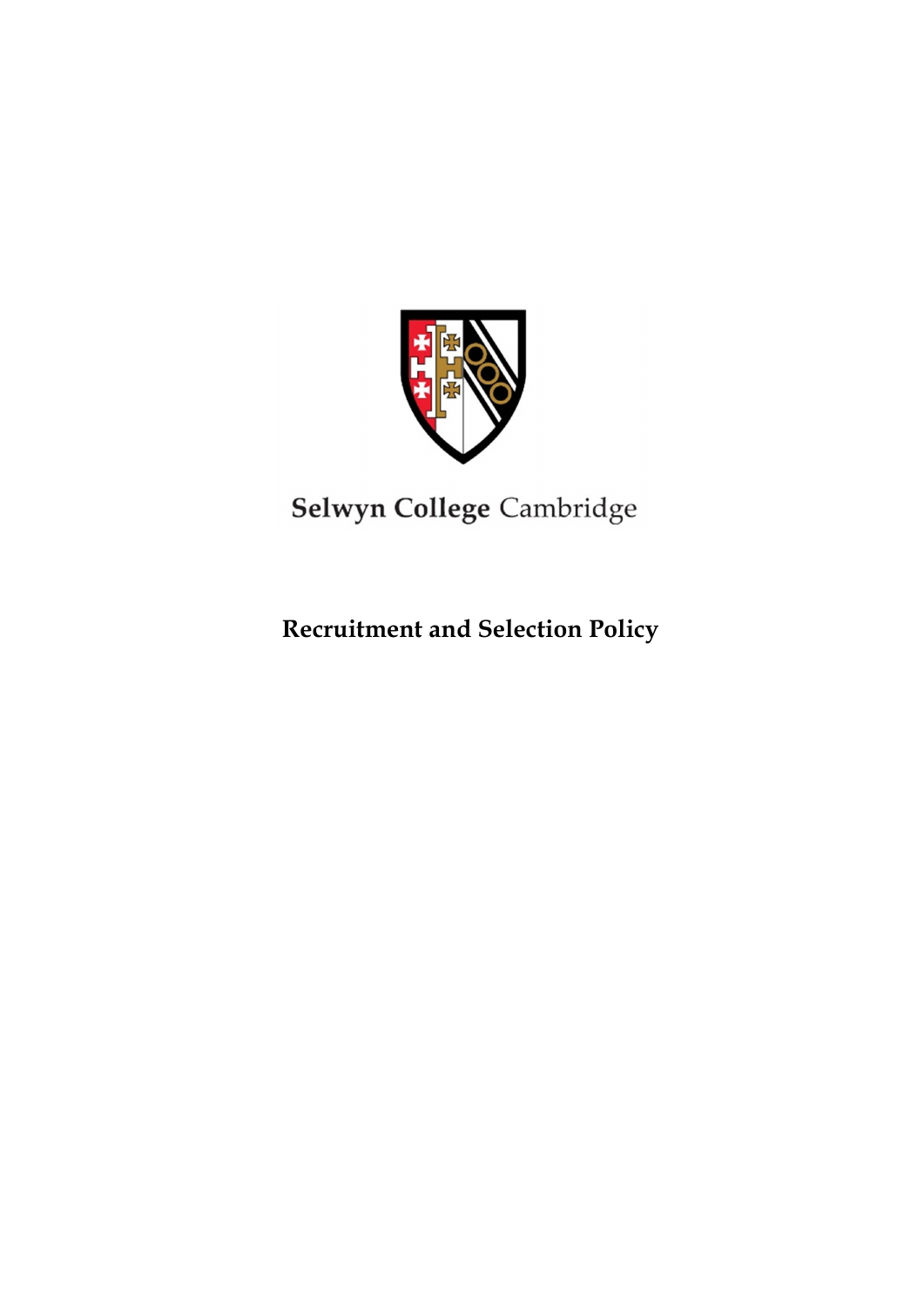#### **1 Introduction**

Selwyn College is committed to providing a supportive and flexible working environment to all its members of staff.

The College recognises that, in order to achieve these aims, it is of fundamental importance to attract, recruit and retain staff of the highest calibre who share this commitment.

The aims of the College's recruitment policy are as follows:

- to ensure that the best possible staff are recruited on the basis of their merits, abilities and suitability for the position;
- to ensure that all job applicants are considered equally and consistently;
- to ensure that no job applicant is treated unfairly on any grounds including race, colour, nationality, ethnic or national origin, religion or religious belief, sex or sexual orientation, marital or civil partner status, disability or age;
- to ensure compliance with all relevant legislation, recommendations and guidance including any guidance or code of practice published by the Disclosure and Barring Service (**DBS**); and
- to ensure that the College meets its commitment to appropriate right to work checks by carrying out all necessary pre-employment checks.

Employees involved in the recruitment and selection of staff are responsible for familiarising themselves with and complying with the provisions of this policy.

## **2 Data Protection**

The College is legally required to carry out the pre-appointment checks detailed in this procedure. Staff and prospective staff will be required to provide certain information to the College to enable the College to carry out the checks that are applicable to their role. For certain roles, the College will also be required to provide certain information to third parties, such as the Disclosure and Barring Service. Failure to provide requested information may result in the College not being able to meet its employment, safeguarding or legal obligations. The College will process personal information in accordance with its Data Protection Statement – [Applicants and Data Protection](https://www.sel.cam.ac.uk/about/finances-and-governance)  Statement – [Senior Members and Staff.](https://www.sel.cam.ac.uk/about/finances-and-governance)

#### **3 Recruitment and Selection Procedure**

All applicants for employment will be required to complete an application form containing questions about their academic and employment history and their suitability for the role. Should there be any gaps in academic or employment history, a satisfactory explanation must be provided. A curriculum vitae will not be accepted in place of the completed application form.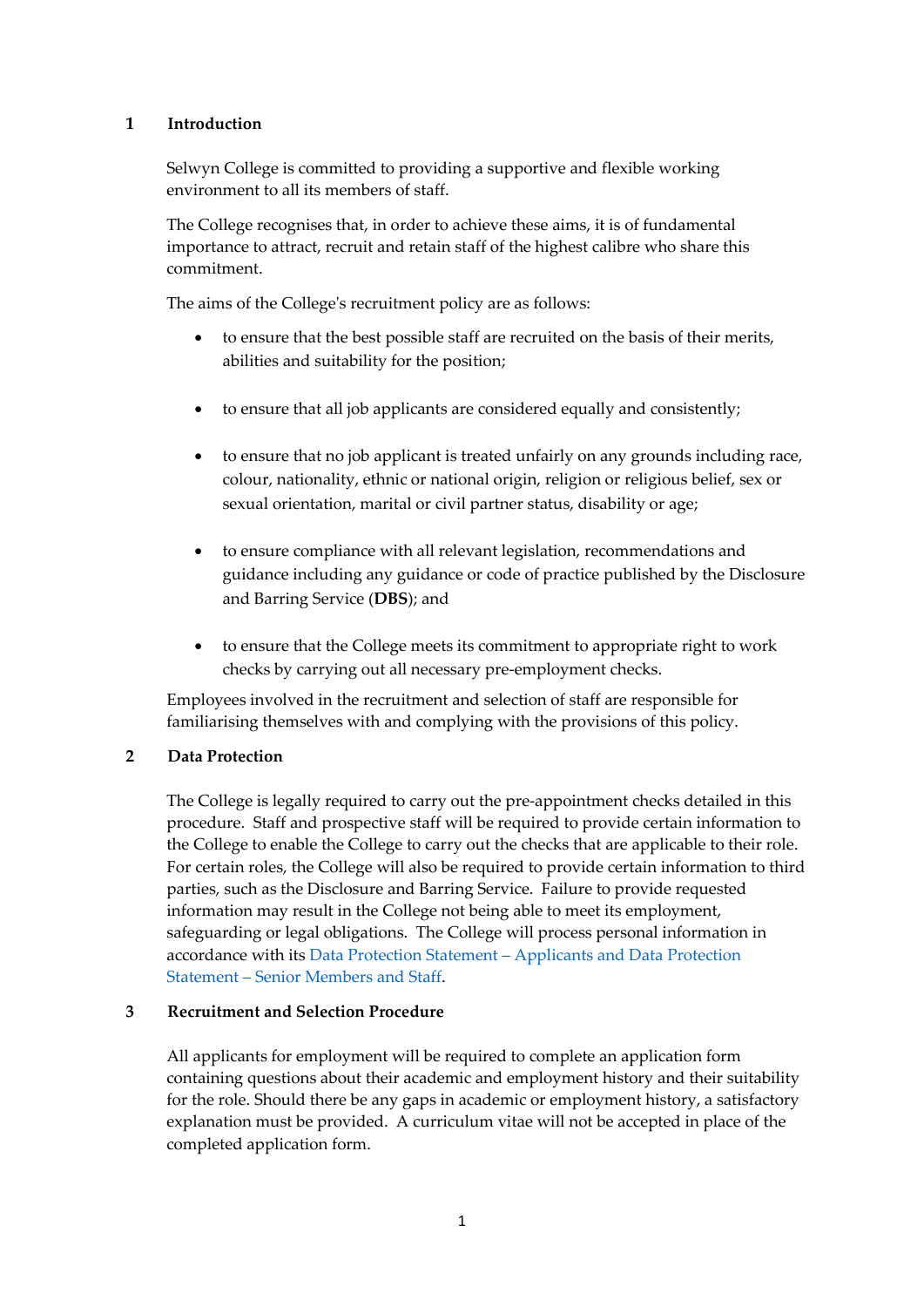Applicants will receive a job description and person specification for the role applied for. Application forms, job descriptions and person specifications can be printed and forwarded to applicants on request.

The applicant may then be invited to attend a formal interview at which their relevant skills and experience will be discussed in more detail.

If it is decided to make an offer of employment following the formal interview, any such offer will be conditional on the following:

- the agreement of a mutually acceptable start date and the signing of a contract incorporating the College's standard terms and conditions of employment;
- verification of the applicant's identity (where that has not previously been verified);
- verification of qualifications, whether professional or otherwise, which the College takes into account in making the appointment decision, or which are referred to in the application form, whether a requirement for the role or not;
- verification of the applicant's employment history;
- the receipt of two references (one of which must be from the applicant's most recent employer) which the College considers to be satisfactory;
- where the position amounts to "regulated activity" (see 4.3 below) the receipt of an enhanced disclosure from the DBS, or a Basic DBS for required roles, which the College considers to be satisfactory;
- verification of the applicant's medical fitness for the role (see section 4.4 below); and
- verification of the applicant's right to work in the UK.

The College is required to carry out an enhanced DBS check for all staff who will be engaging in regulated activity. The College will also carry out a Basic DBS check on a person who would have unsupervised access to students and student rooms i.e. roles such as Porters.

Whether a position amounts to "regulated activity" must therefore be considered by the College in order to decide which checks are appropriate.

#### **4 Pre-employment Checks**

The College carries out a number of pre- employment checks in respect of all prospective employees.

In addition to the checks set out below, the College reserves the right to obtain such formal or informal background information about an applicant as is reasonable in the circumstances to determine whether they are suitable to work at the College. This may include internet and social media searches.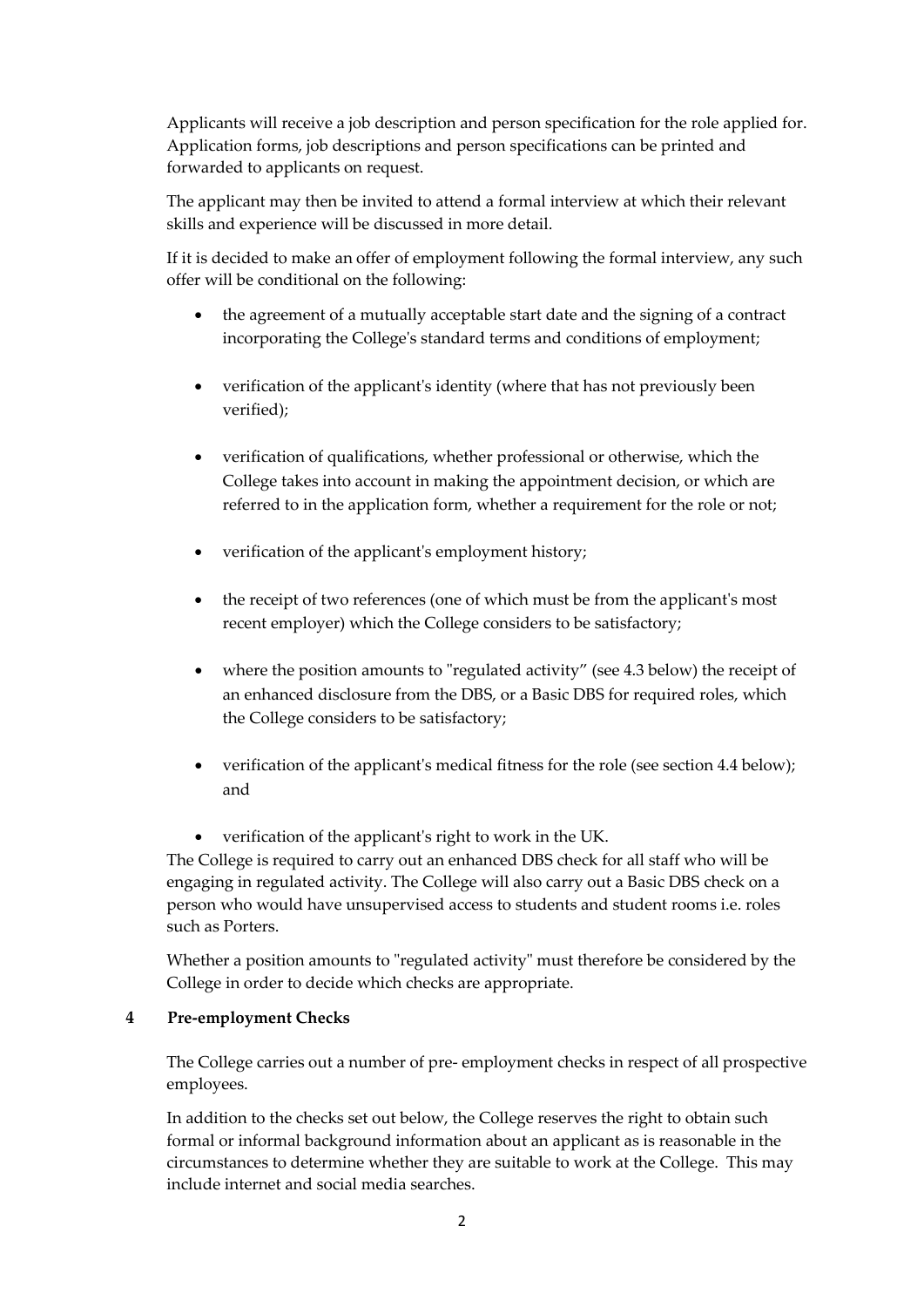In fulfilling its obligations the College does not discriminate on the grounds of race, colour, nationality, ethnic or national origin, religion or religious belief, gender reassignment, sex or sexual orientation, maternity, marital or civil partner status, disability or age.

#### **4.1 Verification of identity, address and qualifications**

All applicants who are invited to an interview will be required to bring with them evidence of identity, right to work in the UK, and original documents confirming any educational and professional qualifications referred to in their application form (where relevant). Where a DBS check is required, further documentation (i.e. a proof of address) would also be required as detailed in the list of valid identity documents in the Appendix (these requirements comply with DBS identity checking guidelines).

Where an applicant claims to have changed their name by deed poll or any other means (e.g. marriage, adoption, statutory declaration) they will be required to provide documentary evidence of the change.

#### **4.2 References**

References will be taken up on an applicant upon offer of employment. For some roles, this may be requested prior to interview. No questions will be asked about health or medical fitness prior to any offer of employment being made. All references taken up will be treated in confidence.

All offers of employment will be subject to the receipt of a minimum of two references which are considered satisfactory by the College. One of the references must be from the applicant's current or most recent employer. Neither referee should be a relative or someone known to the applicant solely as a friend.

All referees will be asked whether they believe the applicant is suitable for the job for which they have applied. All referees will be sent a copy of the job description and person specification for the role for which the applicant has applied.

If the referee is a current or previous employer, they will also be asked to confirm the applicant's dates of employment, salary, job title / duties, reason for leaving, performance, sickness and disciplinary record. Questions about health or sickness records will only be included in reference requests sent out after the offer of employment has been made.

The College will only accept references obtained directly from the referee and it will not rely on references or testimonials provided by the applicant or on open references or testimonials.

The College will compare all references with any information given on the application form. Any discrepancies or inconsistencies in the information will be taken up with the applicant and the relevant referee before any appointment is confirmed. The applicant may be asked to provide further information or clarification before an appointment can be confirmed.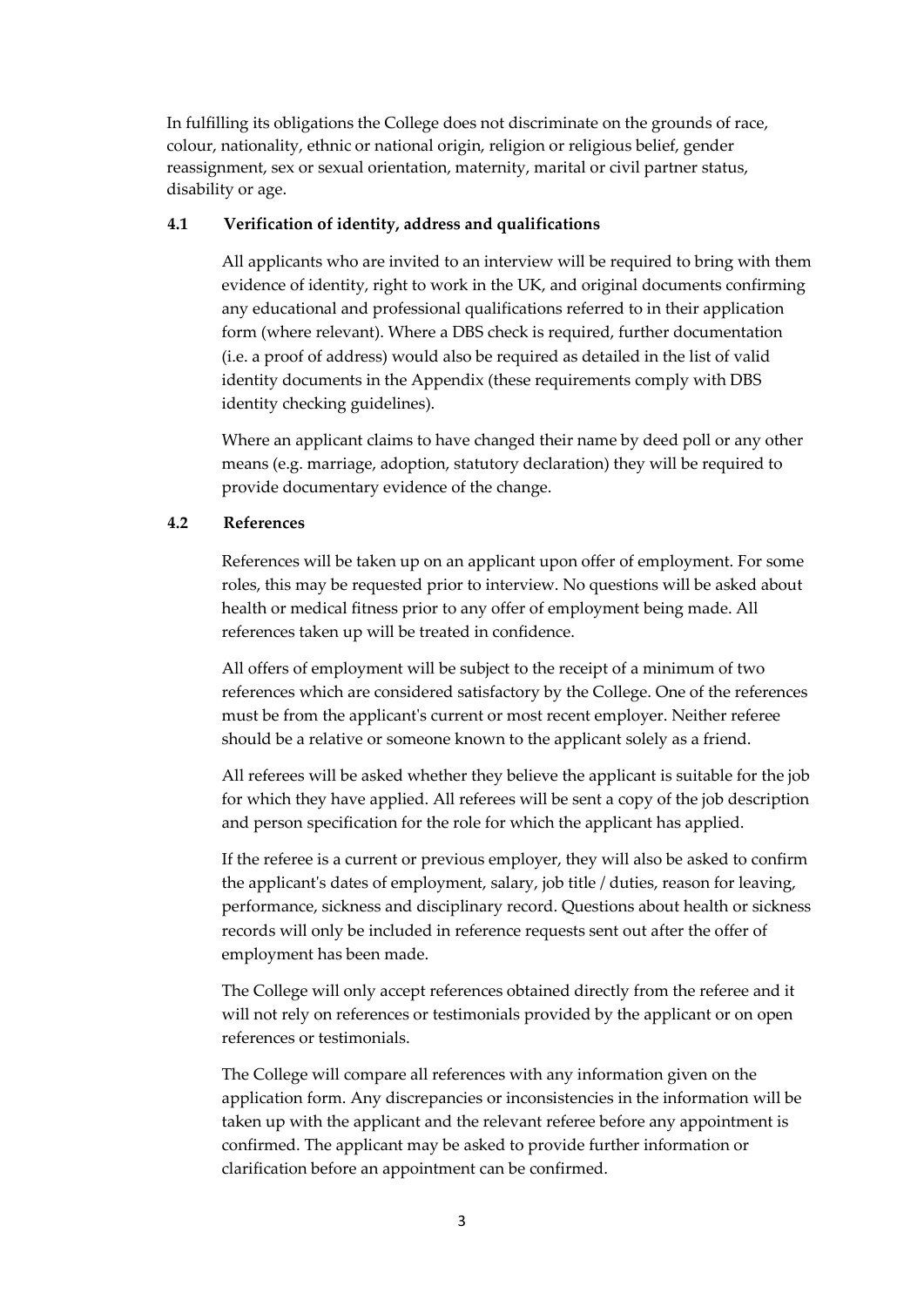If factual references are received i.e. those which contain limited information such as job title and dates of employment, this will not necessarily disadvantage an applicant although additional references may be sought before an appointment can be confirmed.

The College may at its discretion make telephone contact with any referee to verify the details of the written reference provided.

All internal candidates who apply for a new role at the College will have their application assessed in accordance with this procedure. References will be taken up on all internal candidates as part of the application process as well but can be provided by colleagues as the College will be the most recent employer.

### **4.3 Regulated activity**

The College applies for an enhanced disclosure from the DBS and a check of the Children's Barred List (now known as an Enhanced Check for Regulated Activity) in respect of all positions at the College which amount to "regulated activity" as defined in the Safeguarding Vulnerable Groups Act 2006 (as amended). The purpose of carrying out an Enhanced Check for Regulated Activity is to identify whether an applicant is barred from working with children by inclusion on the Children's Barred List and to obtain other relevant suitability information. Any position undertaken at, or on behalf of the College will amount to "regulated activity" if it is carried out:

- frequently, meaning once a week or more; or
- overnight, meaning between 2.00 am and 6.00 am; or
- satisfies the "period condition", meaning four times or more in a 30 day period; and
- provides the opportunity for contact with children.

It is for the College to decide whether a role amounts to "regulated activity" taking into account all the relevant circumstances. Not many posts at the College amount to regulated activity.

#### **4.4 Disclosure and Barring Service (DBS) Checks**

The DBS issues the DBS disclosure certificate to the subject of the check only, rather than to the College. It is a condition of employment with the College that the original disclosure certificate is provided to the College within two weeks of it being received by the applicant. Original certificates should not be sent by post. A convenient time and date for bringing the certificate into the College should be arranged with the HR team as soon as it has been received. Applicants, who are unable to attend at the College prior to the first day of work to provide the certificate, must provide this on the first working day.

Employment will remain conditional upon the original certificate being provided and it being considered satisfactory by the College.

#### **4.5 Medical fitness**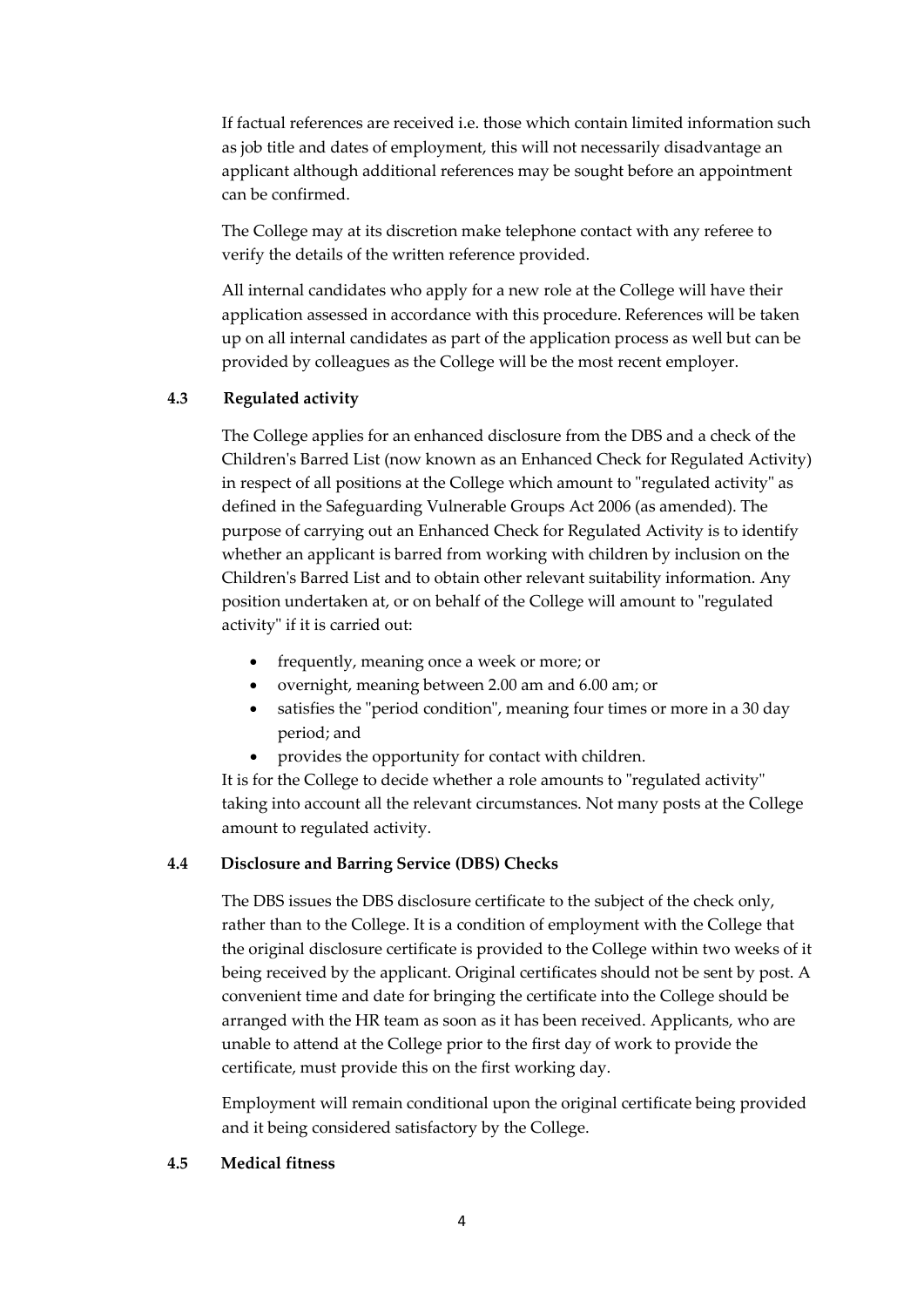The College is legally required to verify the medical fitness of anyone to be appointed to a post at the College, after an offer of employment has been made but before the appointment can be confirmed.

It is the College's practice that all applicants to whom an offer of employment is made must complete a Work Health Declaration. If necessary, the College will arrange for the information contained in the Work Health Declaration to be referred to the Occupational Health team. This information will be reviewed against the Job Description and the Person Specification for the particular role, together with details of any other physical or mental requirements of the role. If the Occupational Health team have any doubts about an applicant's fitness, the College will consider reasonable adjustments in consultation with the applicant. The College may also seek a further medical opinion from a specialist or request that the applicant undertakes a full medical assessment.

The College is aware of its duties under the Equality Act 2010. No job offer will be withdrawn without first consulting with the applicant, obtaining medical evidence, considering reasonable adjustments and suitable alternative employment.

#### **5 Queries**

If an applicant has any queries on how to complete the application form or any other matter, they should contact the [HR team.](mailto:hr@sel.cam.ac.uk)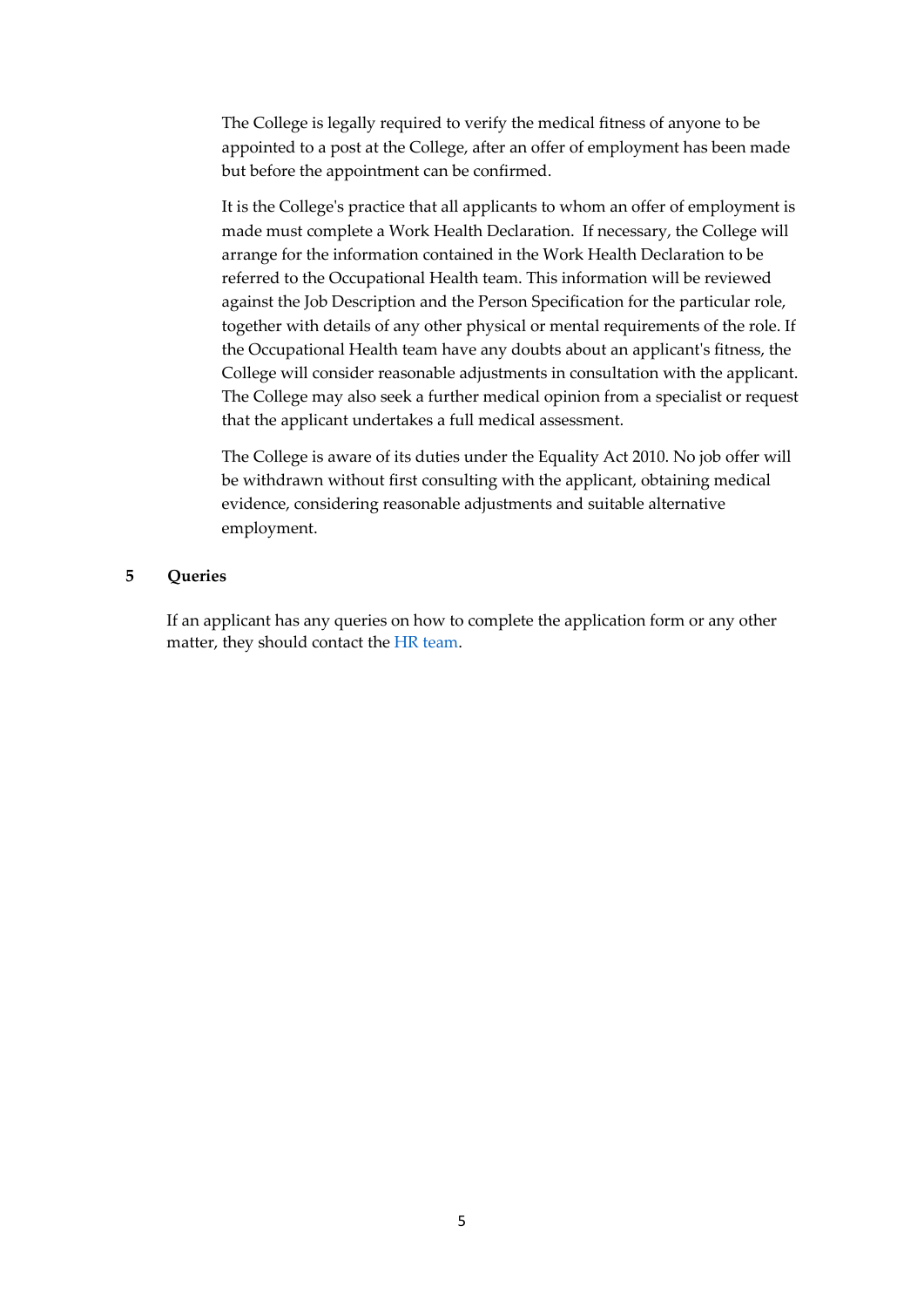# Appendix

## DBS Application - List of Valid Identity Documents

- one document from Group 1; and
- two further documents from either of Group 1, Group 2a or Group 2b, one of which must verify your current address

If you do not have any Group 1 documents you may instead bring:

- one document from Group 2a; and
- two further documents from either Group 2a or Group 2b

## **Group 1: Primary Trusted Identity Credentials**

- current valid passport
- biometric residence permit (UK)
- current driving licence photocard (full or provisional) (UK / Isle of Man / Channel Islands and EEA )
- birth certificate issued within 12 months of birth (UK and Channel Islands including those issued by UK authorities overseas, such as Embassies, High Commissions and HM Forces)
- adoption certificate (UK and Channel Islands)

## **Group 2a: Trusted Government / State Issued Documents**

- current driving licence photocard full or provisional (all countries outside the EEA excluding Isle of Man and Channel Islands)
- current driving licence paper version (UK / Isle of Man / Channel Islands and EEA; full or provisional)
- birth certificate issued after time of birth (UK, Isle of Man and Channel Islands)
- marriage / civil partnership certificate (UK and Channel Islands)
- immigration document, visa or work permit (Issued by a country outside the EEA. Valid only for roles whereby the applicant is living and working outside of the UK. Visa / permit must relate to the non-EEA country in which the role is based)
- HM Forces id card (UK)
- fire arms licence (UK and Channel Islands).

All driving licenses must be valid.

#### **Group 2b: Financial / Social History Documents**

- mortgage statement (UK or EEA)\*\*
- bank / building society statement (UK and Channel Islands or EEA)\*
- bank / building society statement (countries outside the EEA)\*
- bank / building society account opening confirmation letter (UK)
- credit card statement (UK or EEA)\*
- financial statement e.g. pension, endowment, ISA (UK) \*\*
- P45 / P60 statement (UK and Channel Islands) \*\*
- council tax statement (UK and Channel Islands) \*\*
- letter of sponsorship from future employment provider (Non UK / Non EEA only valid for applicants residing outside the UK at the time of application)
- utility bill (UK; not mobile telephone bill) \*